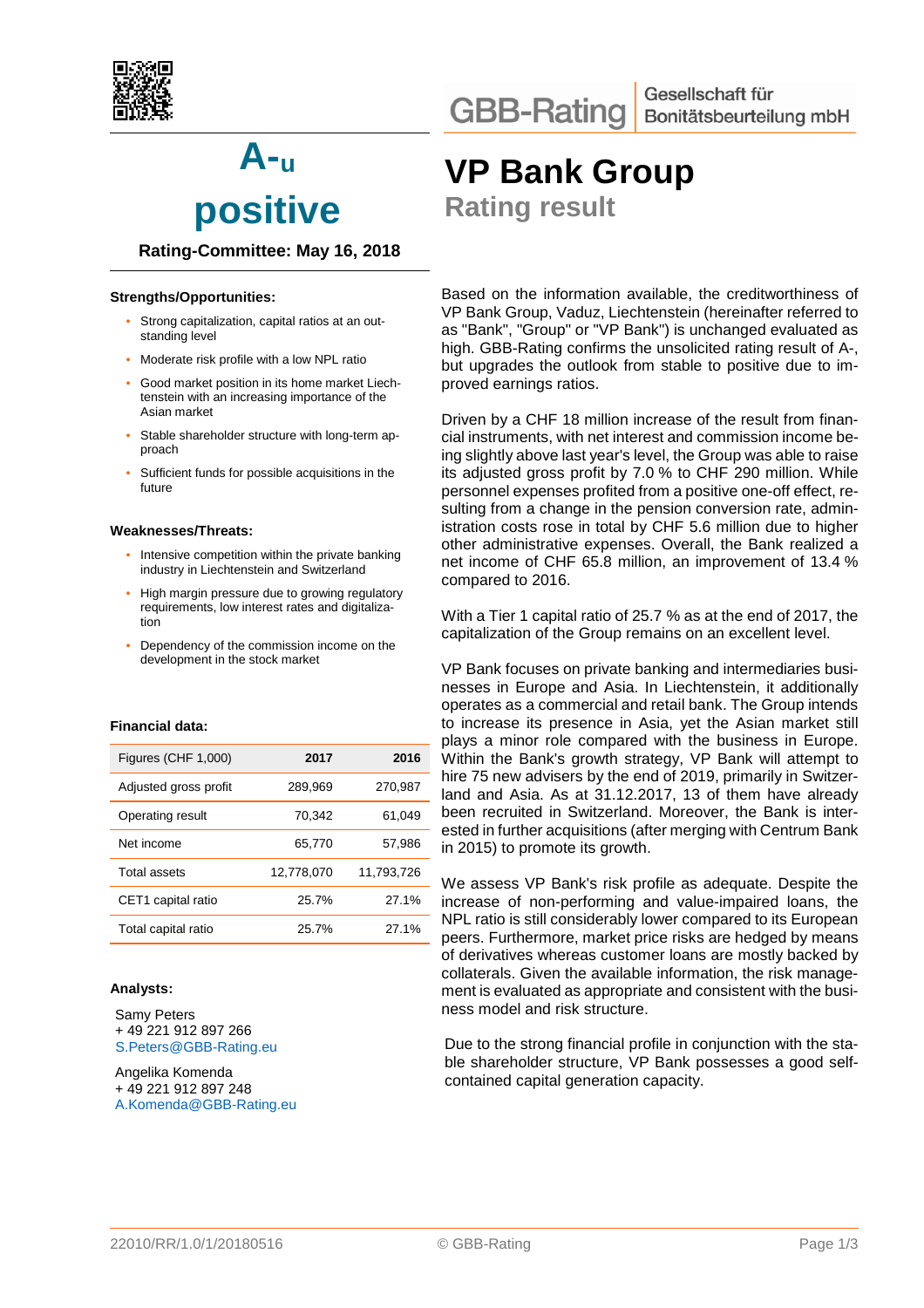# **VP Bank Group**

Rating report as at May 16, 2018



# **Summary:**

|                               | Rating   |
|-------------------------------|----------|
| Financial profile             | strong   |
| - Long-term earnings position | adequate |
| - Sustained capital position  | strong   |
| Business profile              | adequate |
| - Strategy and market         | adequate |
| - Risk profile                | adequate |
| - Capitalization potential    | adequate |

(strong > adequate > acceptable > deficient > problematic > insufficient)

## **Rating history:**

| Rating  | <b>Outlook</b> | Date         |
|---------|----------------|--------------|
| A-      | positive       | May 16, 2018 |
| A-u     | stable         | May 10, 2017 |
| $BBB+u$ | stable         | Jul 14, 2016 |

#### **Rating Scale:**

| Rating                                           | <b>Rating categories</b>                  |  |
|--------------------------------------------------|-------------------------------------------|--|
| AAA                                              | highest financial standing                |  |
| AA+/ AA/ AA-                                     | very high financial standing              |  |
| $A_{\rm in}/A_{\rm u}/A_{\rm in}$                | high financial standing                   |  |
| $BBB+_{u}/BBB_{u}/$<br>$BBB_{u}$                 | good financial standing                   |  |
| $BB+_{\rm U}/BB_{\rm U}/BB-_{\rm U}$             | satisfactory financial standing           |  |
| B+ <sub>u</sub> /B <sub>u</sub> /B- <sub>u</sub> | financial standing scarcely ad-<br>equate |  |
| $CCC + 1/CCC + 1$<br>CCC-                        | financial standing no longer<br>adequate  |  |
| $CC_{u}/C_{u}$                                   | inadequate financial standing             |  |
| $D_{u}$                                          | moratorium / insolvency<br>proceedings    |  |

# Rating drivers

One of the main drivers which could lead to a rating upgrade exists in maintaining the course of organic growth in Switzerland and Asia and further approximating the strategic target figures for 2019. In order to do so, additional mergers or acquisitions would play a supporting role.

On the contrary, VP Bank's profitability and thus also the rating result could be adversely affected by rising administration costs as a consequence of the growth strategy, a turmoil on the financial markets or a further tightening of regulatory requirements.